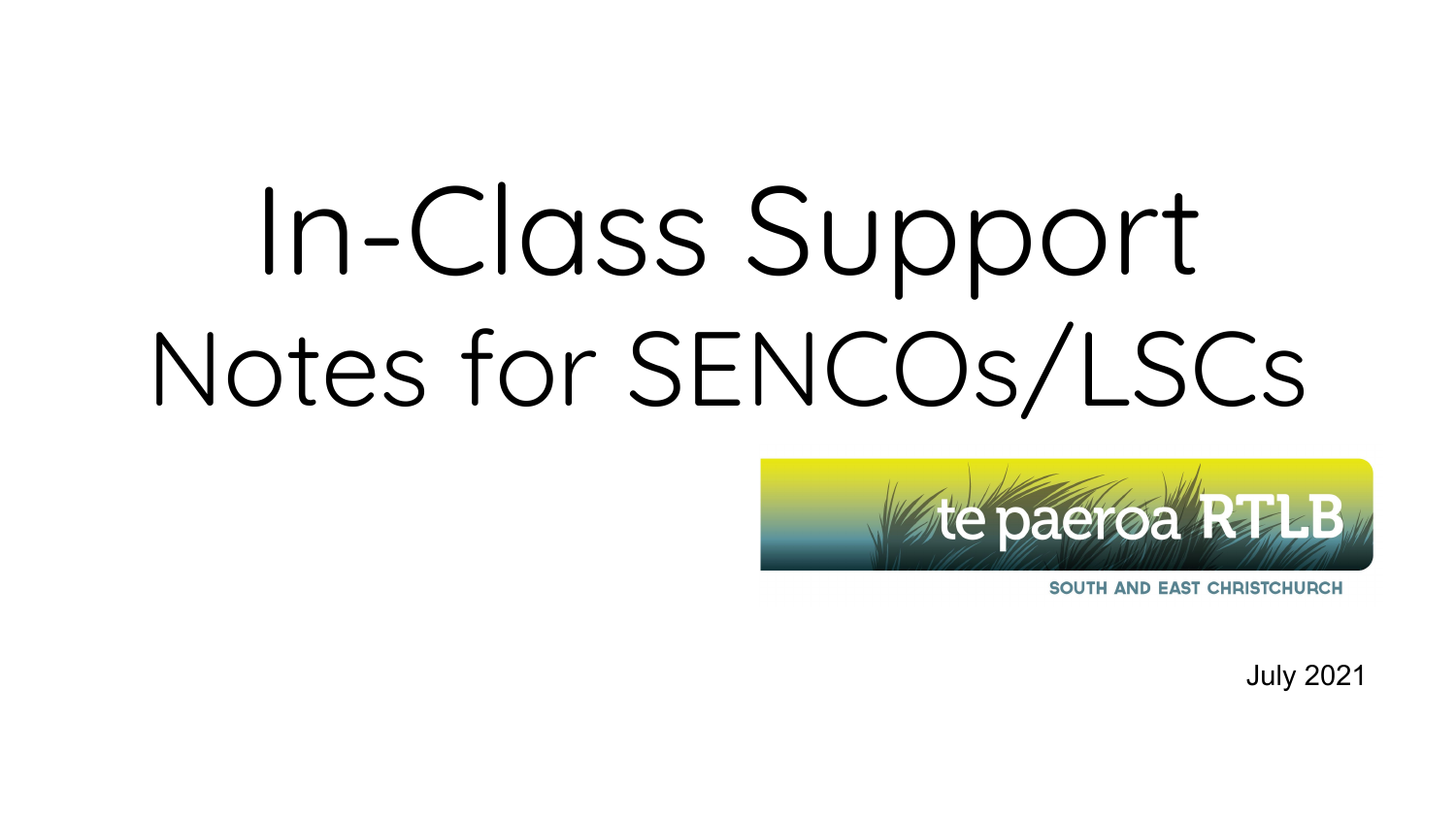## What is ICS?

[In-Class Support](https://www.education.govt.nz/school/student-support/special-education/in-class-support-funding/)

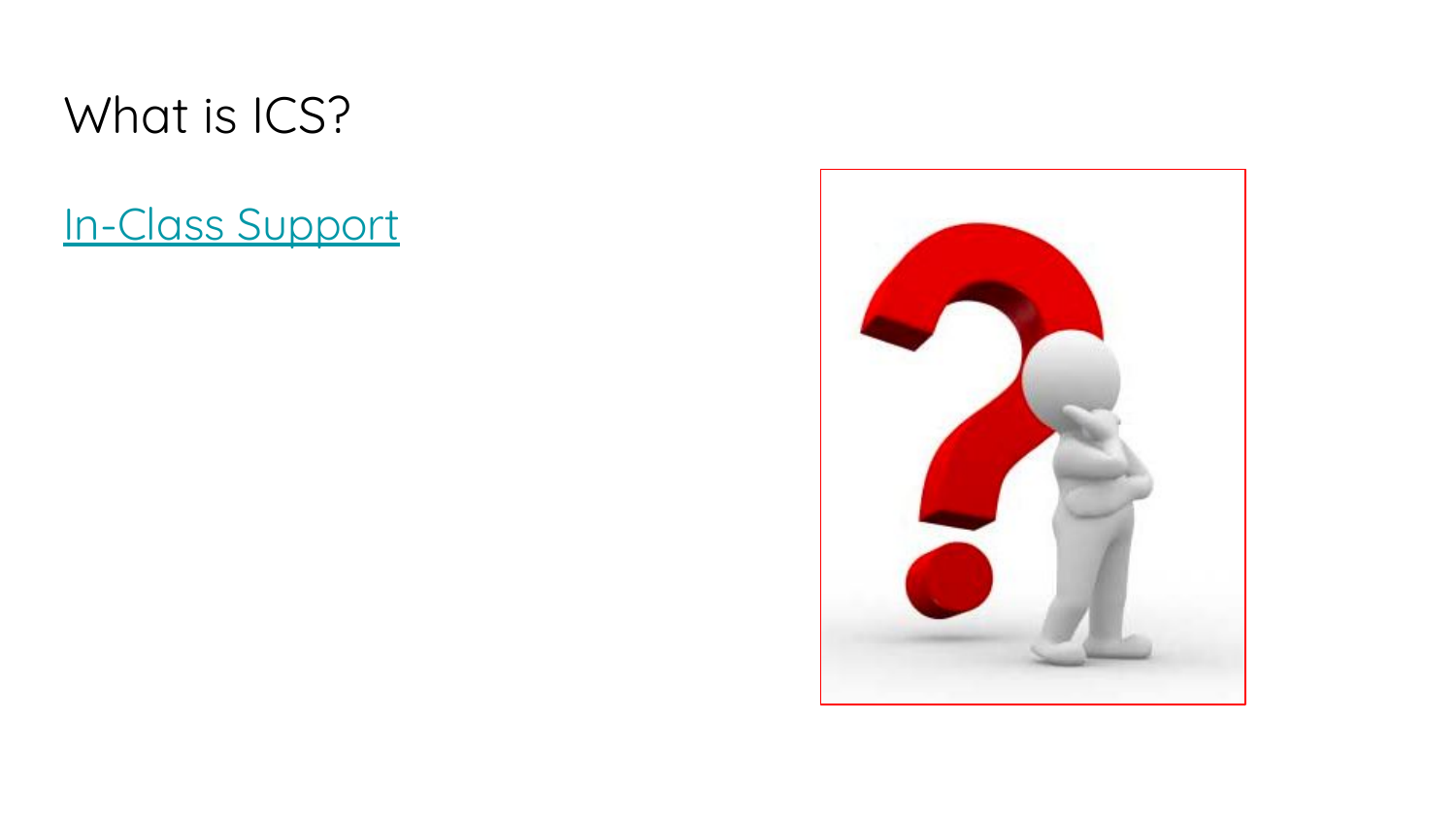## Regional Priorities

**130 Places** for Cluster 34 Te Paeroa (for 2020 we received over 300 nominations)

#### **Priority**

- Māori & Pasifika
- Transition periods
	- Primary to Intermediate
	- Full Primary/Intermediate to High School
- Year 3-10 priority (regional decision),
	- however, Year 3s are declined ORS applications or similar level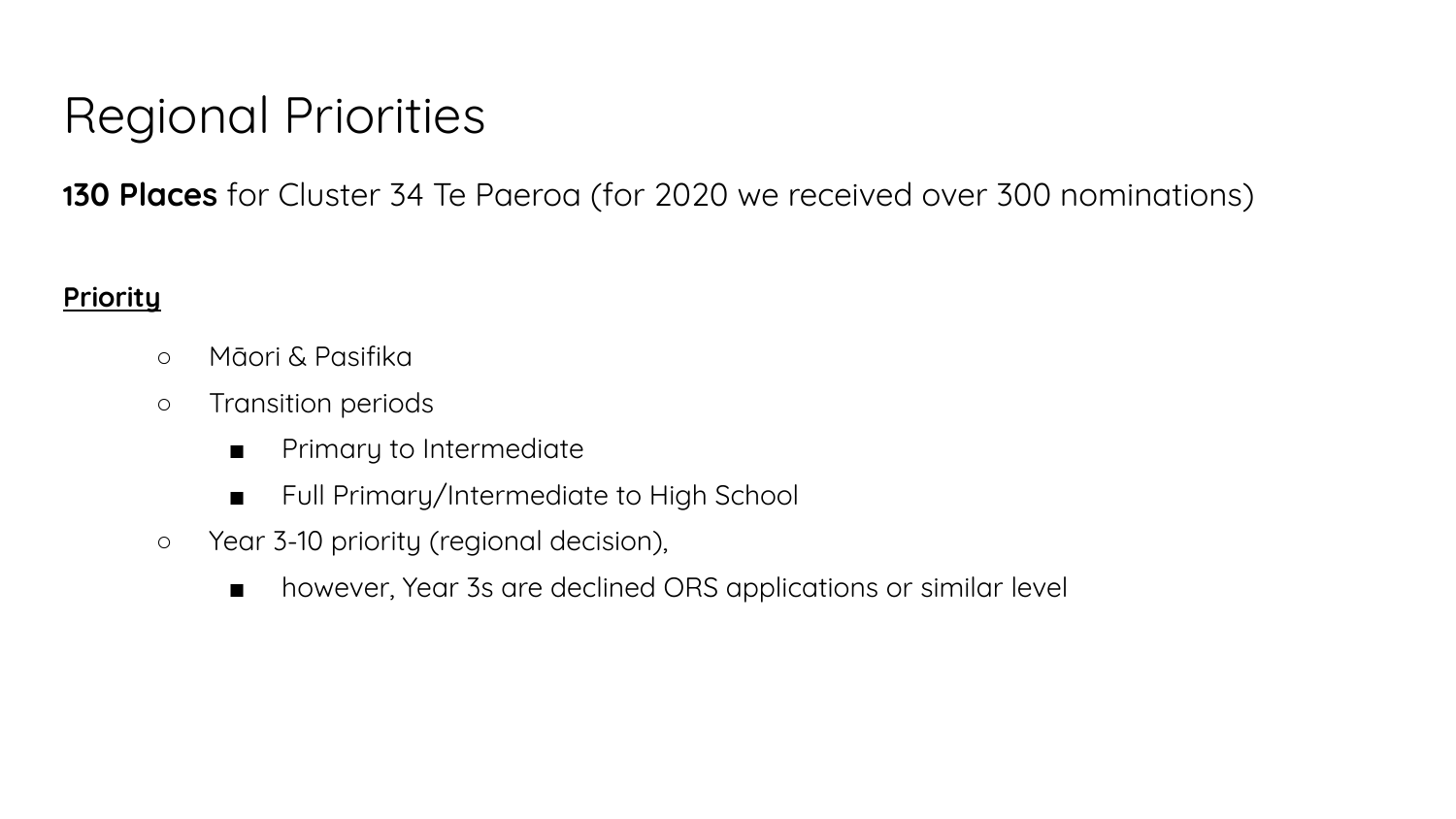## ICS Application Form - Front Page

#### **Ongoing Learning Needs at Level 1**

- Information provided to confirm student has **ongoing** learning needs within curriculum **Level 1 in both literacy and numeracy.** 'Priority learners with the most significant learning needs'. TKI
- Priority students for Canterbury 2022 : **Years 3 to 10**

#### **Attendance**:

- **85%** or a comment stating reason for lower attendance
- If low attendance, this is not the right support at this time

#### **Reviewed IEP**

- Student and whanau voice should be included
- **SMART Goals** ( Specific, Measurable, Attainable, Relevant, Timebound).
	- Review must be against the learning goals.
	- Reviewed within 3 months or new IEP
- Give specific **evidence of progress** e.g., a discrete reading age (9.5yr), percentage increase of strategies in use in reading

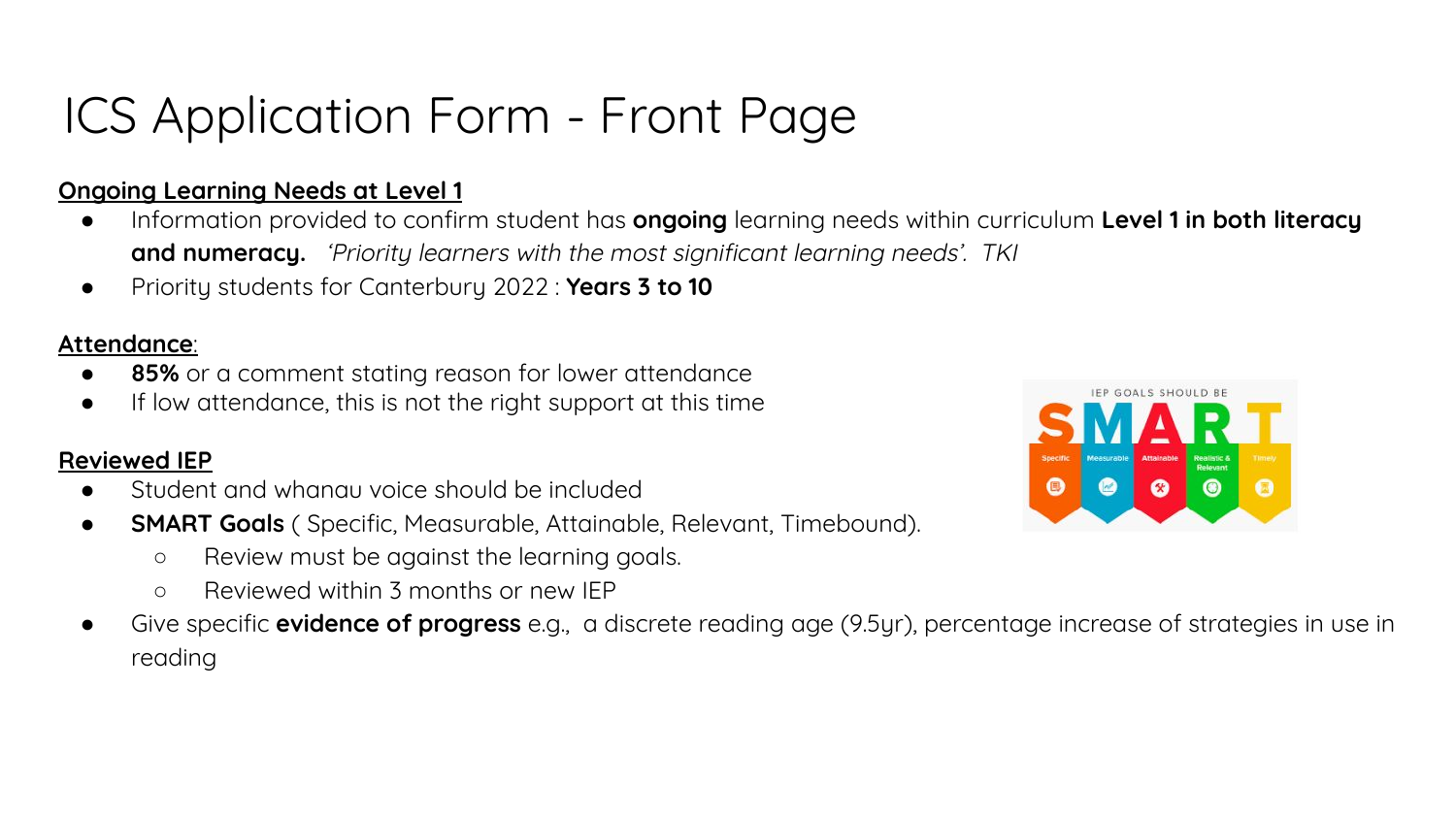# Individual Education Plan example

| <b>Individual Education Plan 2019</b>                                                                           |                      | <b>Student Profile:</b>                                          |                           |                                                                                        |                       |
|-----------------------------------------------------------------------------------------------------------------|----------------------|------------------------------------------------------------------|---------------------------|----------------------------------------------------------------------------------------|-----------------------|
| Name:                                                                                                           |                      |                                                                  | Hobbies/Interests:<br>٠   |                                                                                        |                       |
| Year:<br>Age:<br>Date of Birth:                                                                                 |                      |                                                                  | Strengths:<br>٠           |                                                                                        | LOGO <b>LEXT HERE</b> |
| First Language: English<br><b>Class Teacher:</b>                                                                |                      |                                                                  | <b>Challenges:</b>        |                                                                                        |                       |
| <b>Student Voice: Date</b>                                                                                      |                      |                                                                  | <b>Whanau Voice: Date</b> |                                                                                        |                       |
| Past history:                                                                                                   |                      |                                                                  |                           | Current Achievement Data: Where does the student sit in relation to the NZ Curriculum? |                       |
| <b>Meeting Date:</b>                                                                                            |                      | <b>Review Date:</b>                                              |                           | <b>Apologies:</b>                                                                      |                       |
| <b>IEP Team</b><br>My Role is                                                                                   | <b>Class Teacher</b> | <b>School Team</b><br>(T.A, SENCO,<br><b>Specialist teacher)</b> | Parent/Whänau             | <b>Specialist Services</b>                                                             | <b>Student</b>        |
| Name:                                                                                                           |                      |                                                                  |                           |                                                                                        |                       |
| I will<br>This section is completed at the end<br>of the meeting when the new IEP<br>goals have been agreed on. |                      |                                                                  |                           |                                                                                        |                       |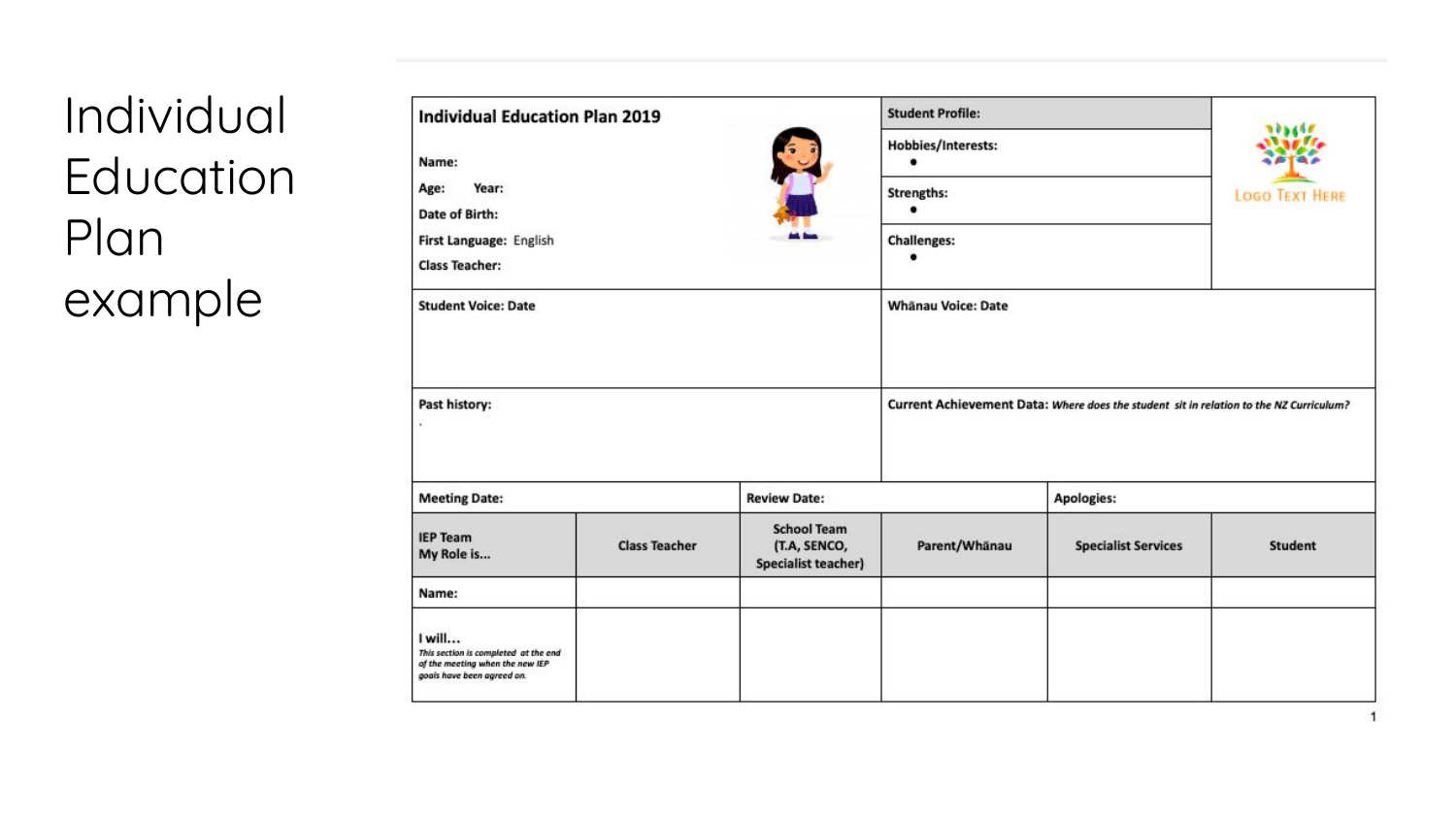|                                                           | 2019 TERM 1 & 2 GOALS                                                                 |                                                                                                                                                                                      |                         |               |  |  |  |  |
|-----------------------------------------------------------|---------------------------------------------------------------------------------------|--------------------------------------------------------------------------------------------------------------------------------------------------------------------------------------|-------------------------|---------------|--|--|--|--|
| 2019 Overall Long term Goals &<br><b>Key Competencies</b> |                                                                                       | <b>SMART Goals</b>                                                                                                                                                                   | Who is<br>responsible - | <b>Review</b> |  |  |  |  |
| Using<br>languag<br>symbols<br>and<br>texts               | Numeracy: To count<br>to 100.                                                         | Student will be able to count forwards and backwards to<br>and from 20, with 100% accuracy (currently 50% accuracy),<br>over 3 consecutive sessions.                                 |                         |               |  |  |  |  |
|                                                           | Literacy: To be able to<br>read independently.                                        | By the end of Term 2, student will be able to read texts at<br>Yellow Level (PM level 6) with at least 90% accuray.                                                                  |                         |               |  |  |  |  |
|                                                           | Literacy: Increase the<br>amount of writing the<br>student produces<br>independently. | Over 3 consecutive sessions, with appropriate scaffolds<br>available (word and alphabet cards), the student will be<br>able to write 2 sentences independently with 90% accuracy.    |                         |               |  |  |  |  |
| Managing<br>Self                                          | Increase<br>engagement in<br>learning.                                                | By the end of Term 2, student will have increased<br>independent engagement in literacy learning tasks at her<br>learning level, from 10% engagement, to at least 50%<br>engagement. |                         |               |  |  |  |  |

| Learni<br>ng<br>Area                      | <b>SMART</b> goals                                                                                                                                         | Learning tasks including Key<br>Competency development<br>Provided by the classroom teacher | <b>Learning Opportunities</b><br>Skills/Learning opportunities for the student<br>generated by the team | Teaching and learning for differentiation<br>and adaptation Are there pusistive technology<br>meeds? |
|-------------------------------------------|------------------------------------------------------------------------------------------------------------------------------------------------------------|---------------------------------------------------------------------------------------------|---------------------------------------------------------------------------------------------------------|------------------------------------------------------------------------------------------------------|
| <b>Using</b><br>languag<br>, and<br>texts | Student will be able to count<br>forwards and backwards from<br>symbols 20 with 100% accuracy<br>(currently 50% accuracy), over<br>3 consecutive sessions. |                                                                                             |                                                                                                         |                                                                                                      |
|                                           | By the end of Term 2, student<br>will be able to read texts at                                                                                             |                                                                                             |                                                                                                         |                                                                                                      |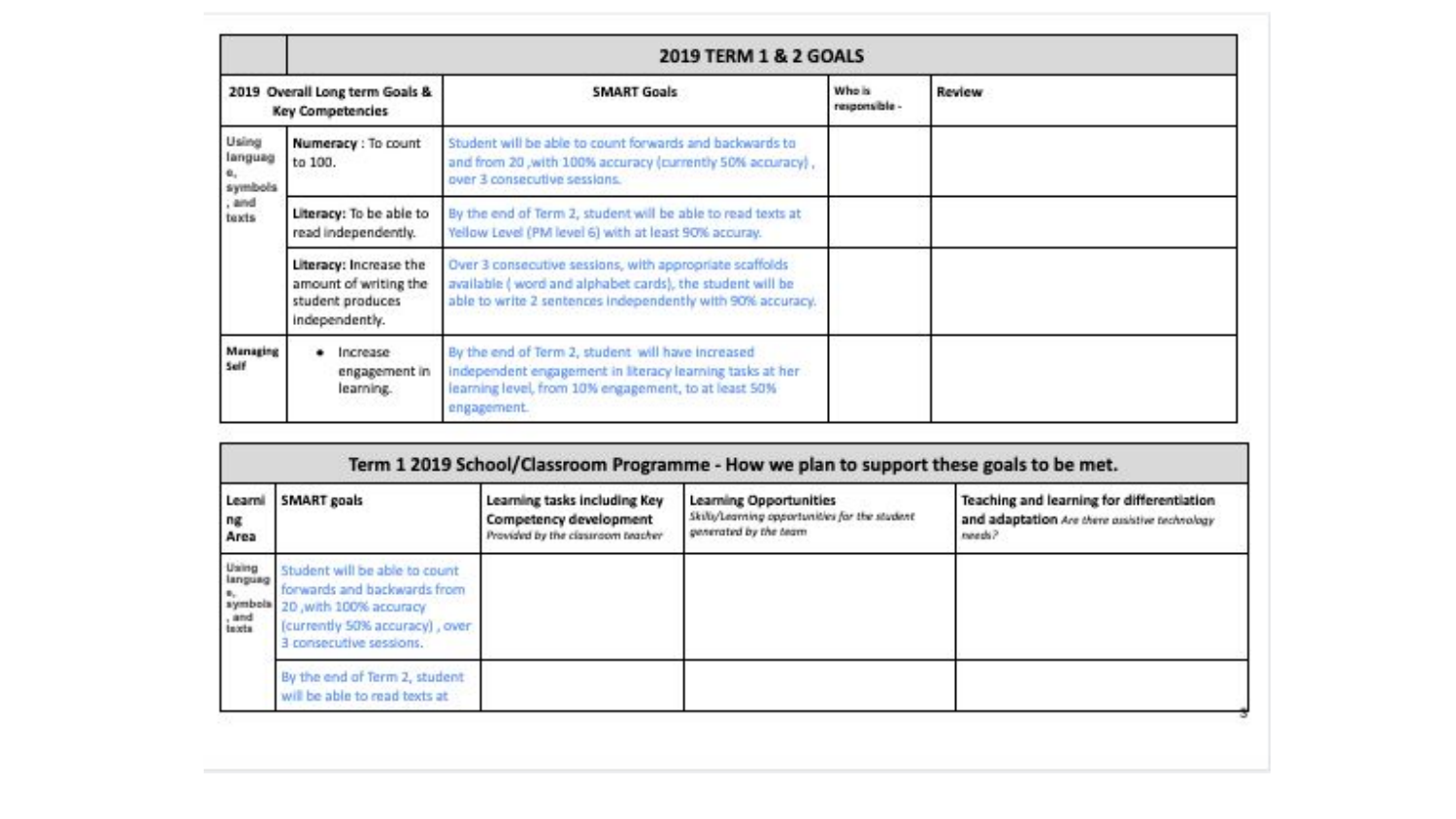# ICS Application Form - Literacy Evidence

## **Running Records**

- PM Benchmark or Probe (Year 7 -10) preferred
- Current instructional AND hard
- Comprehension must be included: 75% and above (instructional)

## **Spelling Level and Burt** include for triangulation purposes

### **Writing Sample**

- Unassisted, annotated and analysed
- Notes of any supports available (e.g. word cards)

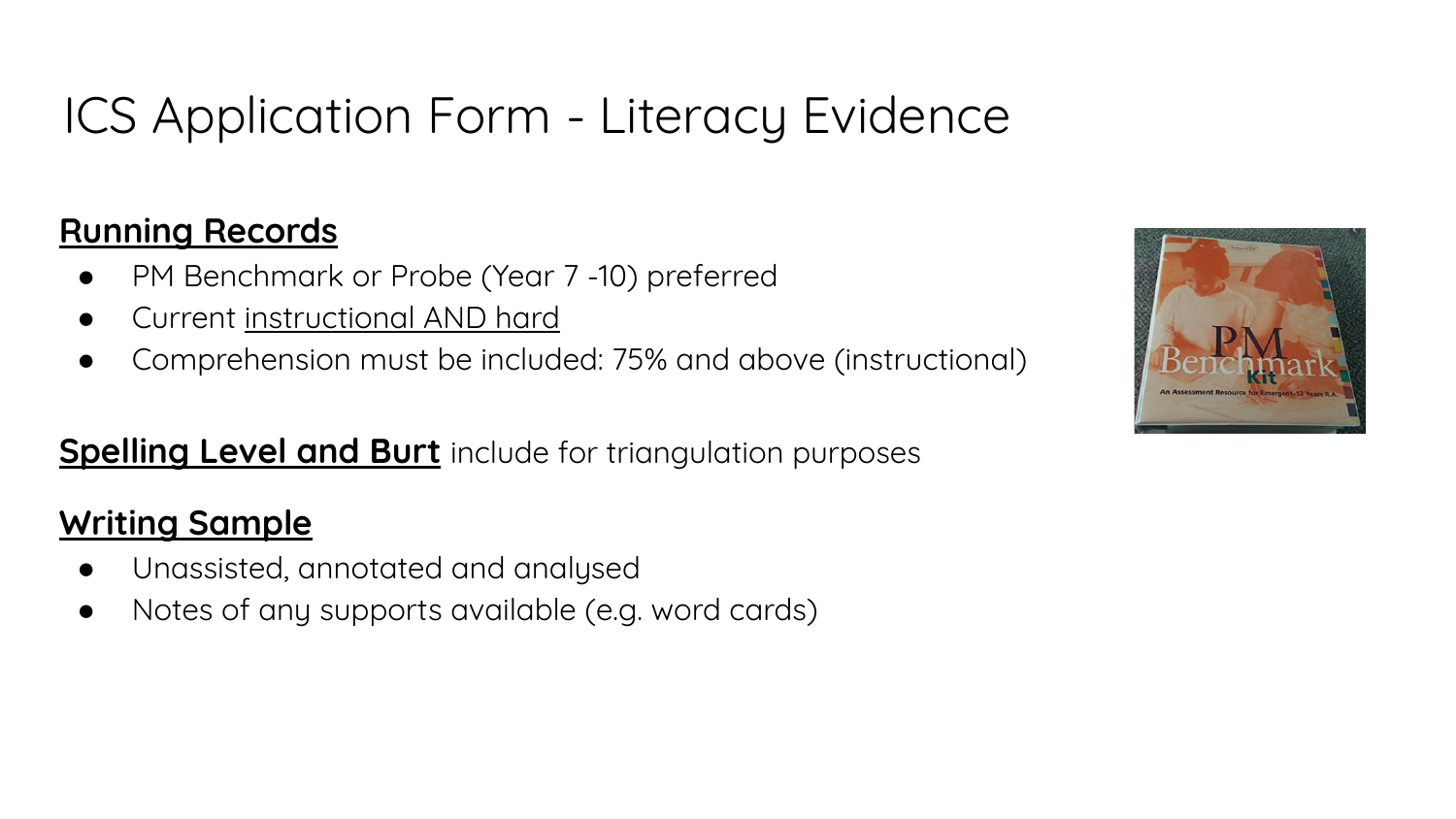## ICS Application Form - Numeracy Evidence

#### [JAM - Junior Assessment in Mathematics](https://nzmaths.co.nz/junior-assessment-mathematics)

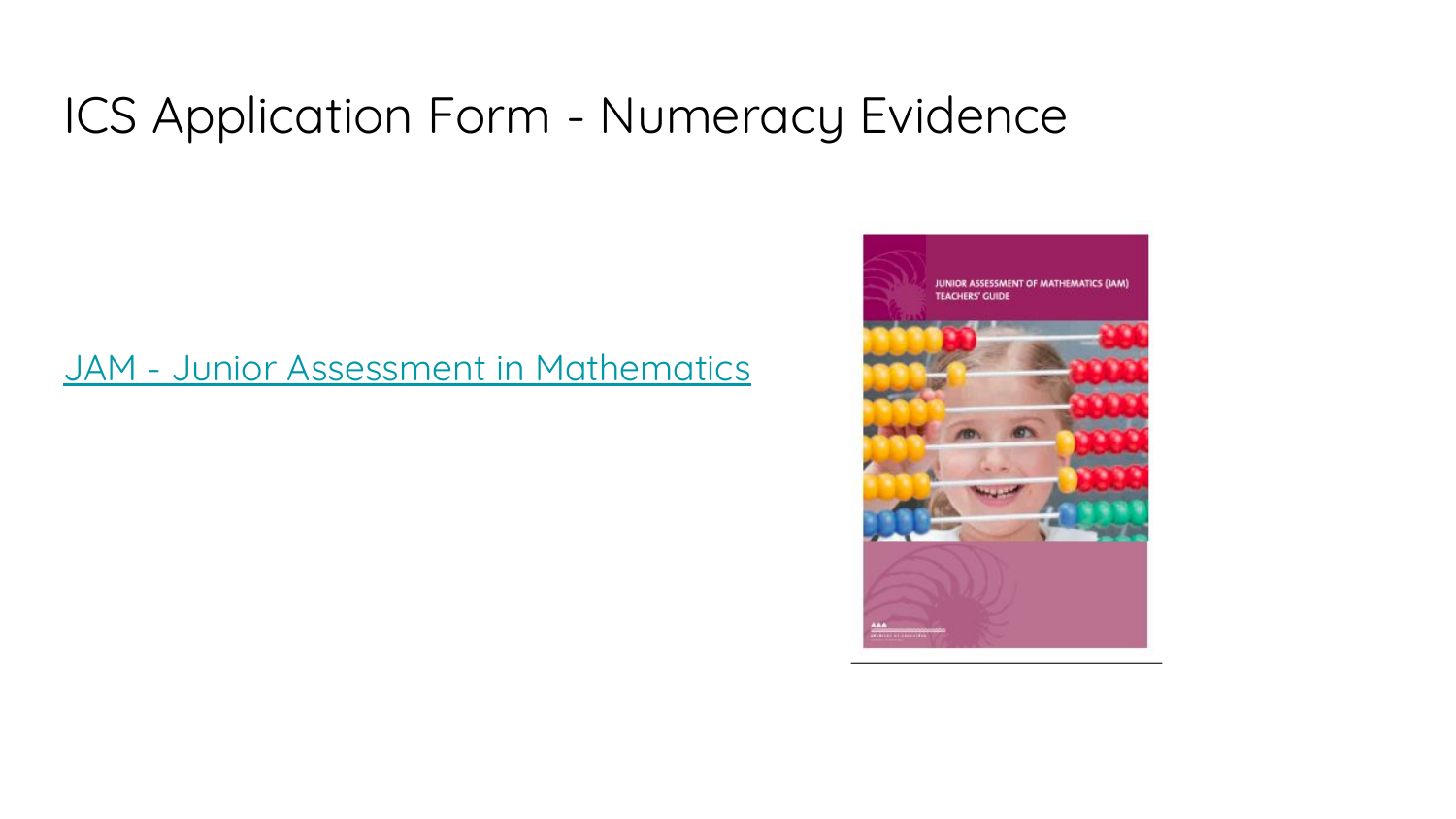# Support from RTLB

RTLB Liaison role is to provide support to SENCos/LSCs to complete the ICS nominations

- We do not complete the assessment
	- *○* Assessment is best completed by adults who know the ākonga
- We can support and give guidance on assessment  $\&$  analysis practices
- We strongly encourage Year 6 & Year 8 nominations to support ākonga transitioning to new schools/kura
- Please ensure you review the complete application with your RTLB liaison before submitting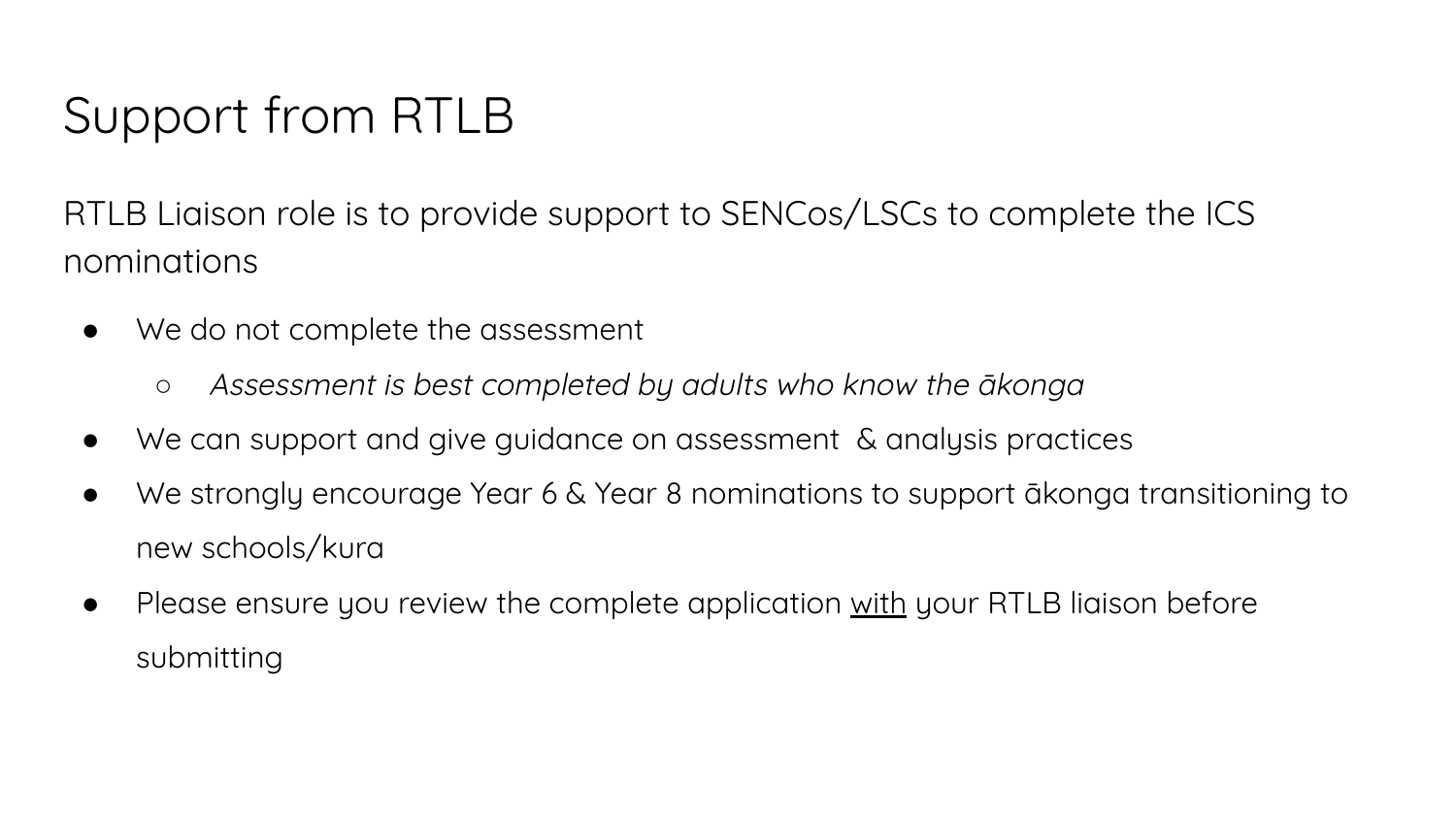## Wonderings from schools/kura

- How do we know we have selected the right children to apply for? They are your Level 1 learners, your identified priority students-from your school learning support registers. Often ākonga who have missed out on ORS will be your priority. Not all Level 1 learners will be successful as it depends on what nominations are submitted at this time. If one or many of your ICS ākonga miss out on ICS support, please discuss further support with your RTLB liaison as this is where the RTLB service can support your school/kura.
- There is a reason for the low attendance can I let you know why? Yes in the comment box
- Not a current IEP attached, does this matter? Yes, there needs to be a reviewed IEP within the last 3 months, with data from the last 3 months
- We only have a RTLB plan with <u>literacy and numeracy goals</u> identified, is this ok? Yes as long as numeracy and literacy goals are the focus
- Can I send other assessments such as psychologist report, Seabrook McKenzie report? No not required, noted in IEP is enough
- Can we use other assessment tools for reading? We prefer PM Benchmark Kit and PROBE, kura may use their own tools. This will enable the moderation team to compare 'apples with apples'.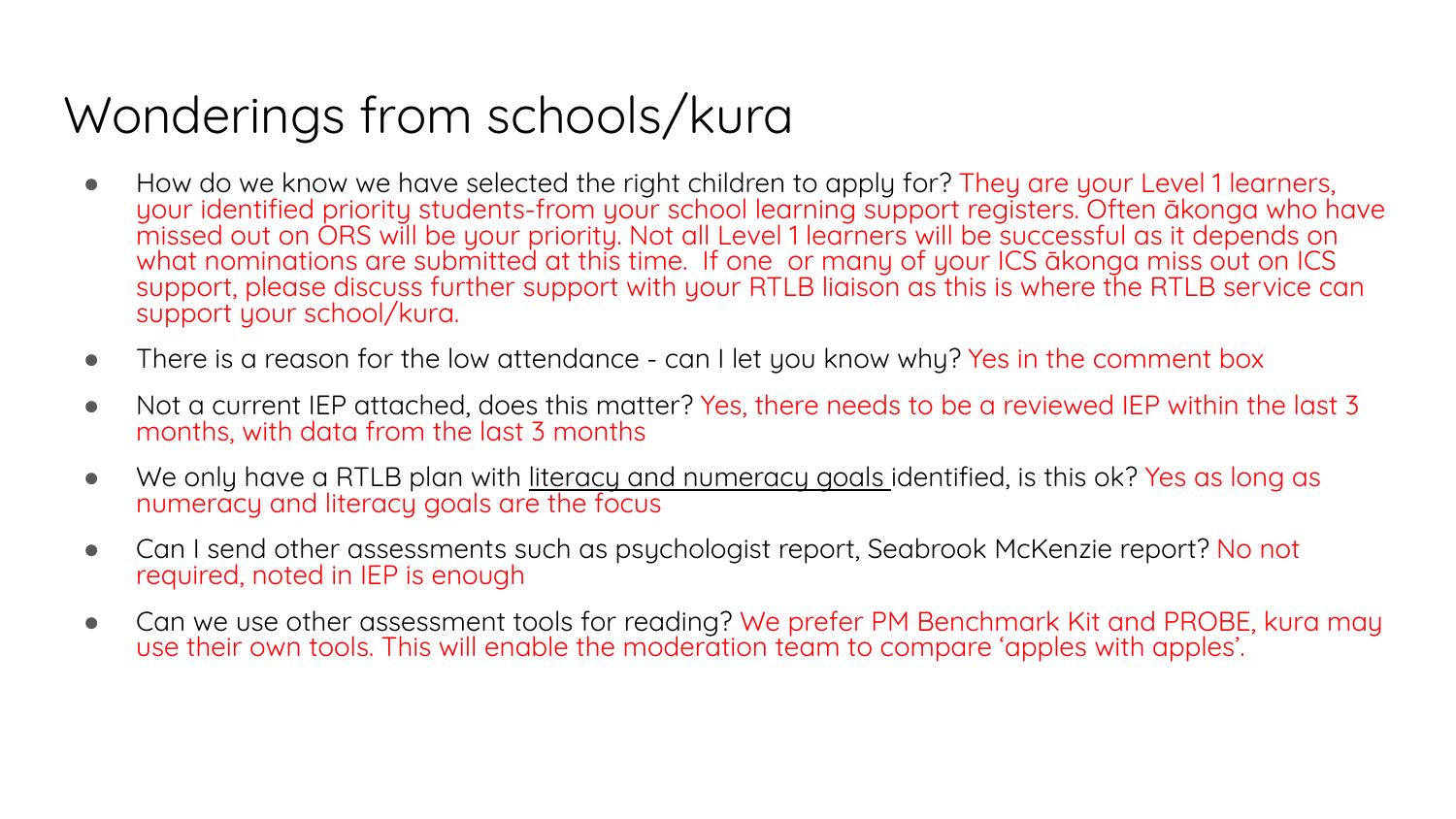## ICS Process 2021

Wednesday 7th July - ICS nomination form (2022) emailed to schools/kura

Thurs 23rd <sup>th</sup> September (5pm) - deadline for ICS nominations

Cluster moderation panel meet between Mon 18th – Wed 27th October

- Panel is responsible for identifying students who will receive ICS 2022 support.
- Each moderation panel is to have representation from: RTLB, MoE Learning Support and cluster schools. SENCO/LSC will be invited as a representative of a Kāhui Ako.

By Friday 12th Nov (5pm):

- MoE will email confirmation of students allocated ICS 2022 to schools.
- MoE will email confirmation of unsuccessful and ineligible students to schools (schools responsible for advising family).

By Tuesday 23rd Nov:

MoE will post confirmation letters of students allocated ICS 2022 to parents/caregivers.